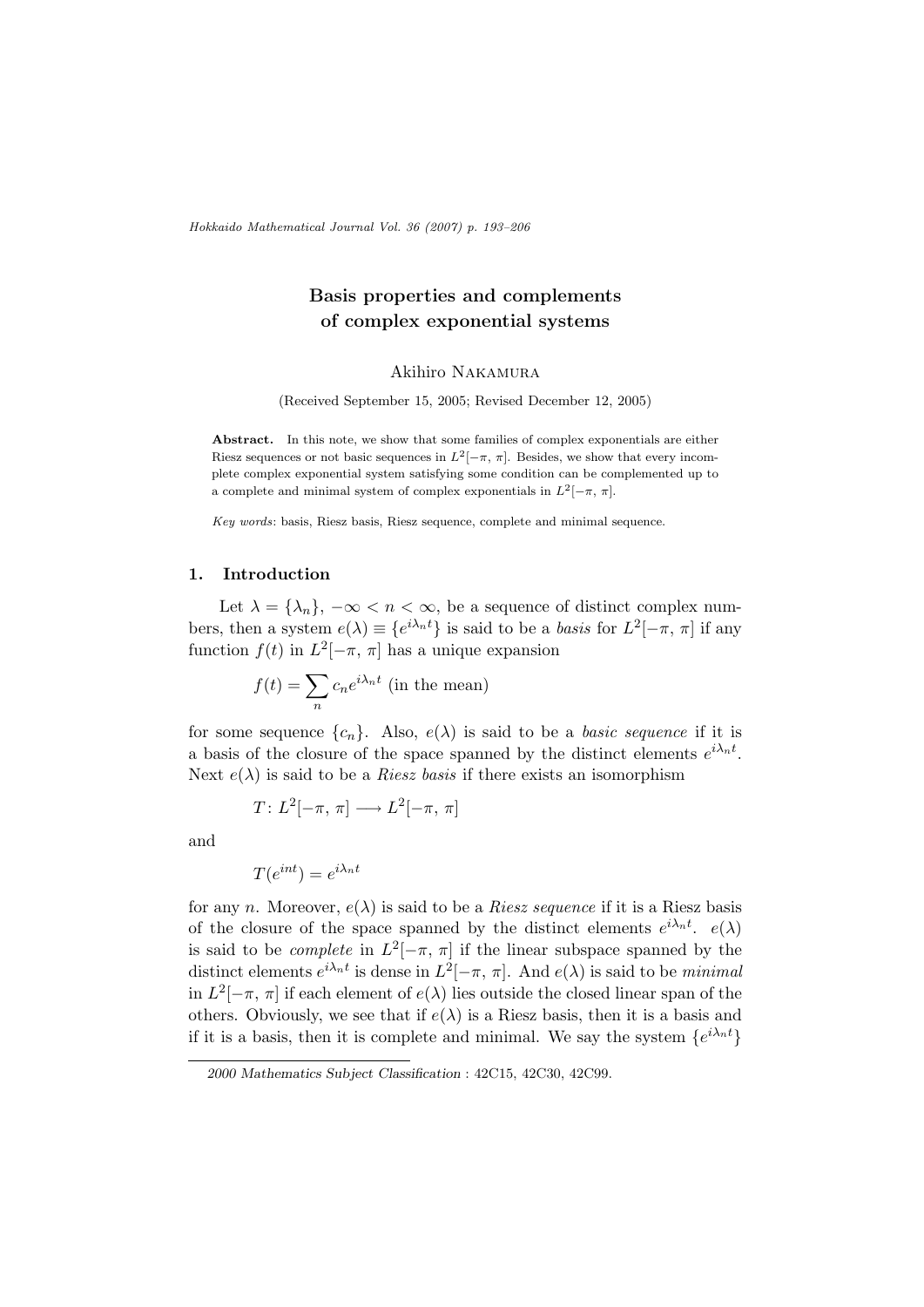has excess  $N$  if it remains complete and becomes minimal when  $N$  terms  $e^{i\lambda_n t}$  are removed and we define

$$
E(\lambda) = N.
$$

Conversely we define the excess

$$
E(\lambda) = -N
$$

if it becomes complete and minimal when  $N$  terms

$$
e^{i\mu_1 t},\ldots,e^{i\mu_N t}
$$

are adjoined. By convention we define  $E(\lambda) = \infty$  if arbitrarily many terms can be removed without losing completeness and  $E(\lambda) = -\infty$  if arbitrarily many terms can be adjoined without getting completeness. It is obvious that  $\{e^{i\lambda_n t}\}\$ is to be complete and minimal if and only if  $E(\lambda) = 0$ .

We refer to N. Levinson [L], R.M. Young [Y4] and R.M. Redheffer [R] on the theory of nonharmonic Fourier series which we take up in this note.

R.M. Young showed in the proof of [Y2, Theorem 2] that if

$$
\lambda_n = \begin{cases} n - \frac{1}{4}, & n > 0, \\ n + \frac{1}{4}, & n < 0, \end{cases} \tag{1.1}
$$

then  $e(\lambda)$  was not a basis. Besides he showed in [Y3, Theorem 2] that if

$$
\mu_n = \begin{cases} n + \frac{1}{4}, & n > 0, \\ 0, & n = 0, \\ n - \frac{1}{4}, & n < 0, \end{cases} \tag{1.2}
$$

then  $e(\mu)$  was not also a basis. In this note, we first show that if

$$
\lambda_n = \begin{cases} n - \alpha, & n > 0, \\ n + \alpha, & n < 0, \end{cases}
$$

and

$$
\mu_n = \begin{cases} n + \alpha, & n > 0, \\ 0, & n = 0, \\ n - \alpha, & n < 0, \end{cases}
$$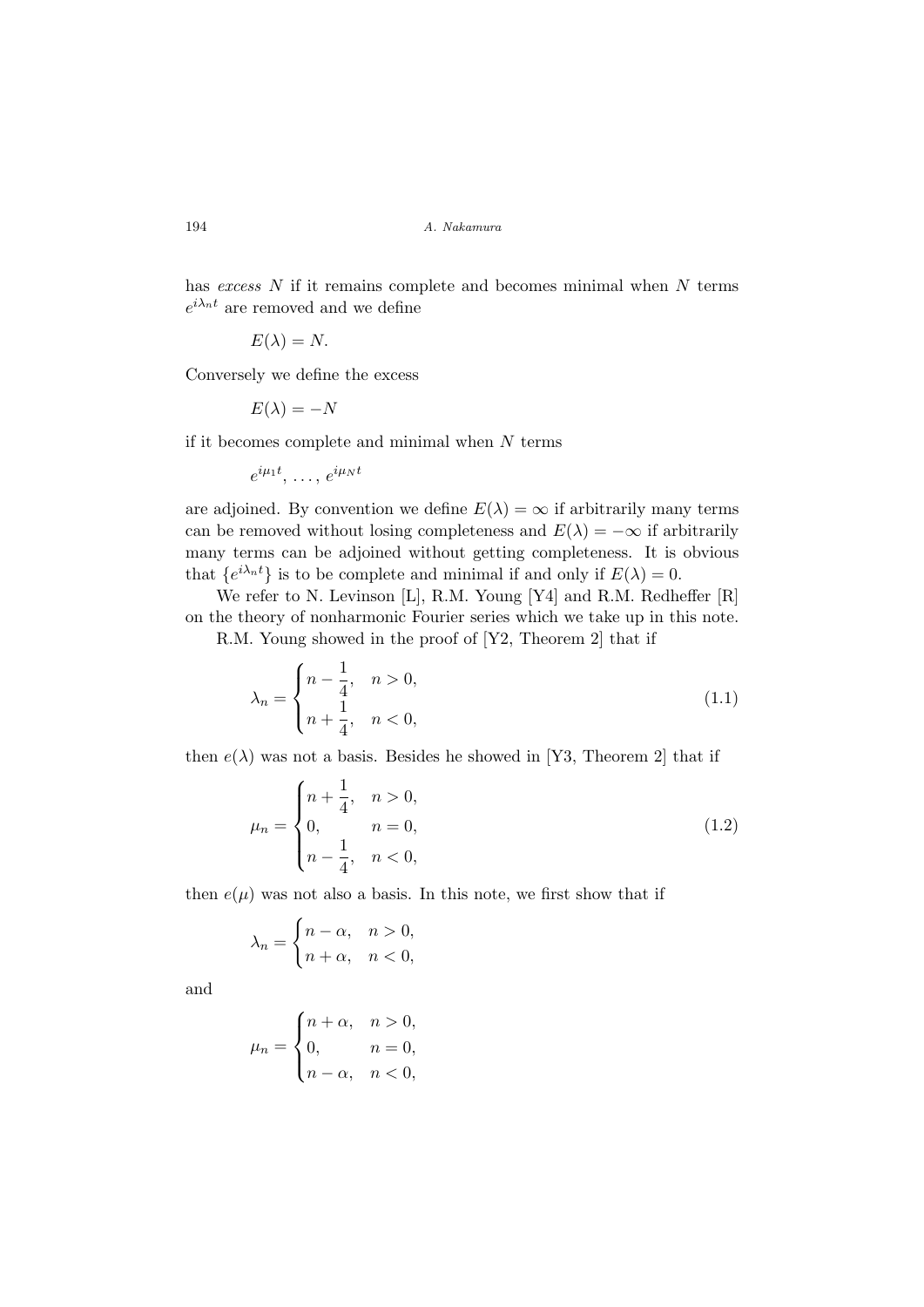then  $e(\lambda)$  and  $e(\mu)$  are either Riesz sequences or not basic sequences in  $L^2[-\pi, \pi]$  for  $0 < \alpha < 1$ .

Next let

$$
\lambda_n = \begin{cases} n - \alpha_n, & n > 0, \\ n + \alpha_n, & n < 0 \end{cases}
$$

for  $0 < \alpha_n < 1$ , then we consider whether  $e(\lambda)$  is a Riesz basis or not, and moreover it is a basis or not. One of the problems is whether  $e(\lambda)$  is a basis or not in the case of which

$$
\varepsilon_n \to 0
$$
 as  $n \to \pm \infty$  and  $\sum_n |\varepsilon_n| = \infty$ 

for  $\alpha_n = 3/4 + \varepsilon_n$ .

In this note, we need the following "stability results".

**Theorem A** (see [Y4, p. 161, Corollary]) If  $e(\lambda)$  is a Riesz basis for  $L^2[-\pi, \pi]$ , then there is a positive constant L with the property that  $e(\mu)$  is also a Riesz basis for  $L^2[-\pi, \pi]$  whenever  $|\lambda_n - \mu_n| \leq L$  for every n.

**Theorem B** (see [Y4, p. 165, Prob. 2]) Let  $e(\lambda)$  be a basis for  $L^2[-\pi, \pi]$ and suppose that  $\sup_n |\operatorname{Im} \lambda_n| < \infty$ . If  $\mu = {\mu_n}$  satisfies

$$
\sum_{n} |\lambda_n - \mu_n| < \infty,
$$

then,  $e(\mu)$  is also a basis for  $L^2[-\pi, \pi]$ .

The following result follows from Theorem B immediately. We see also Lemma II.4.11 of S.A. Avdonin and S.A. Ivanov [AI] about the same result.

**Corollary 1.1** We suppose that  $\sup_n |\operatorname{Im} \lambda_n| < \infty$  and  $e(\lambda)$  is a basis. If we replace finitely many points  $\lambda_n$  by the same number of points  $\mu_n \notin$  ${\lambda_n}, \mu_n \neq \mu_m, n \neq m$ , then the basis property of  $e(\lambda)$  is not violated. Consequently the same applies to any Riesz basis.

Remark 1.1 Theorem A holds even if "Riesz sequence" that excess is finite is taken. So far as we know, it is unknown whether Theorem A holds or not if a Riesz basis is replaced with a basis. However, it is also unknown whether such a basis which is conditional exists or not.

In §4, we show that every incomplete complex exponential system sat-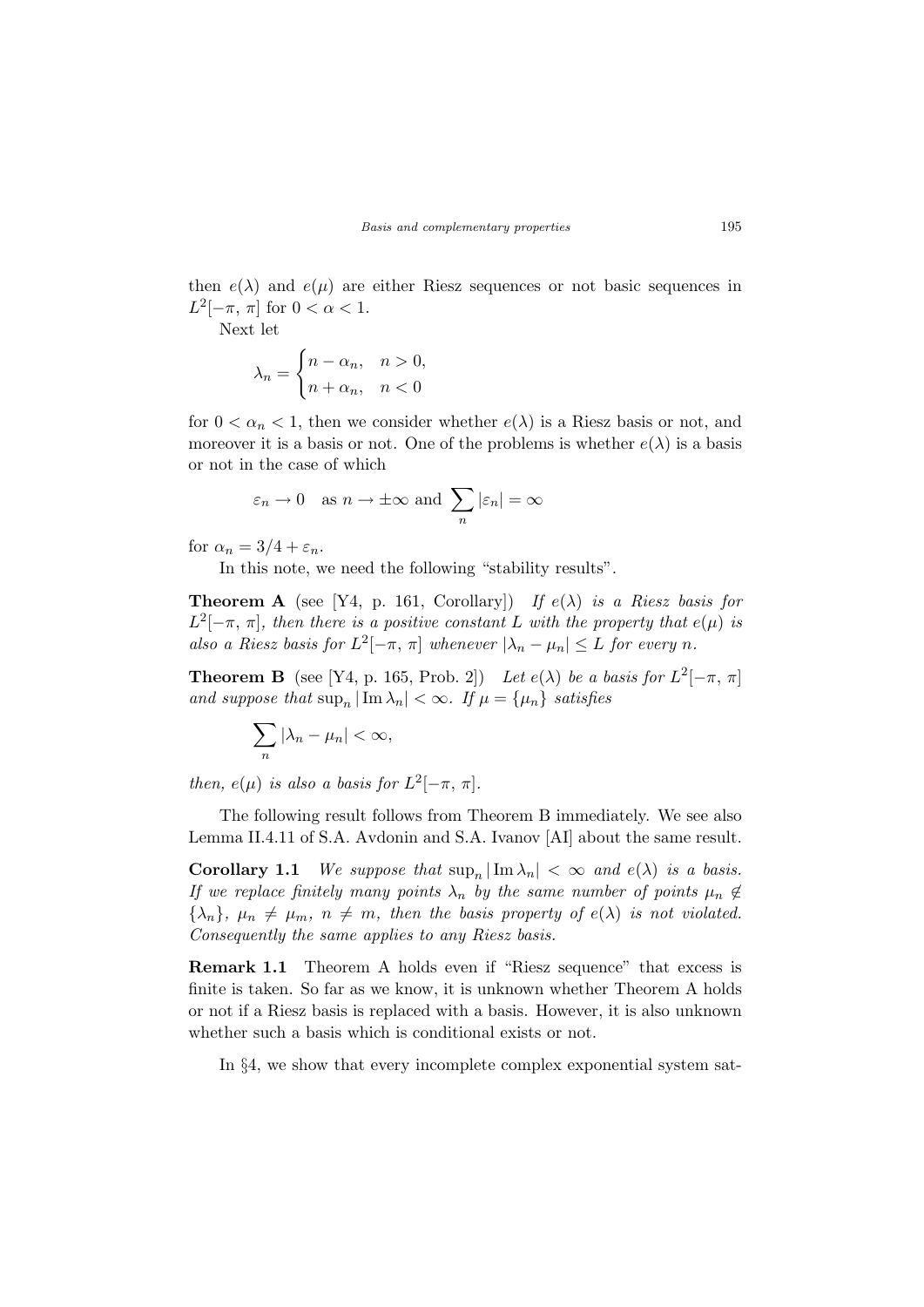isfying some condition can be complemented up to a complete and minimal system of complex exponentials. It is unknown, so far as we know, whether every incomplete complex exponential system can be complemented up to a complete and minimal system of complex exponentials in  $L^2[-\pi, \pi]$  or not. This problem is originated in [Y1, Remark]. On the other hand, K. Seip has shown in  $[S, Theorem 2.8]$  that there exists a Riesz sequence of complex exponentials which cannot be complemented up to a Riesz basis. He has given a sequence

$$
e(\lambda) = \{e^{\pm i(n+\sqrt{n})t}\}_{n>1}
$$

as an example of such a Riesz sequence.

And he raised the next question personally:

Question Can every Riesz sequence of complex exponentials be complemented up to a complete and minimal system of complex exponentials?

In this section, we show that it is possible for some families of comlex exponential systems which include many Riesz sequnces of  $E(\lambda) = -\infty$ . Let  $e(\lambda)$  be a complex exponential system which has the excess  $E(\lambda) = -\infty$ . Our method is to construct a sequence  $\mu = {\mu_n}$  such that  $\lambda \subset \mu$  and the system  $e(\mu)$  has a finite excess. If we can construct such a sequence  $\mu$ , then we see that the system  $e(\lambda)$  can be complemented up to a complete and minimal system of complex exponentials in  $L^2[-\pi, \pi]$ . For this purpose, we use the next theorem:

**Theorem C** ([R, Theorem 47]) For  $-\infty < n < \infty$ , let  $\lambda \equiv {\lambda_n}$  be a sequence of complex numbers satisfying  $|\lambda_n - n| \leq h$  where h is a positive constant. Then  $E(\lambda)$  satisfies

$$
-\left(4h+\frac{1}{2}\right) < E(\lambda) \le 4h+\frac{1}{2}.
$$

## 2. Basis properties of complex exponential systems

We first consider the system  $e(\lambda)$ ,

$$
\lambda_n = \begin{cases} n - \alpha, & n > 0, \\ n + \alpha, & n < 0, \end{cases} \tag{2.1}
$$

for  $0 < \alpha < 1$ . We see from Kadec's 1/4-theorem(M.I. Kadec, 1964; see [Y4, p. 36]) that  $e(\lambda)$  is a Riesz sequence for  $0 < \alpha < 1/4$ . It has been shown in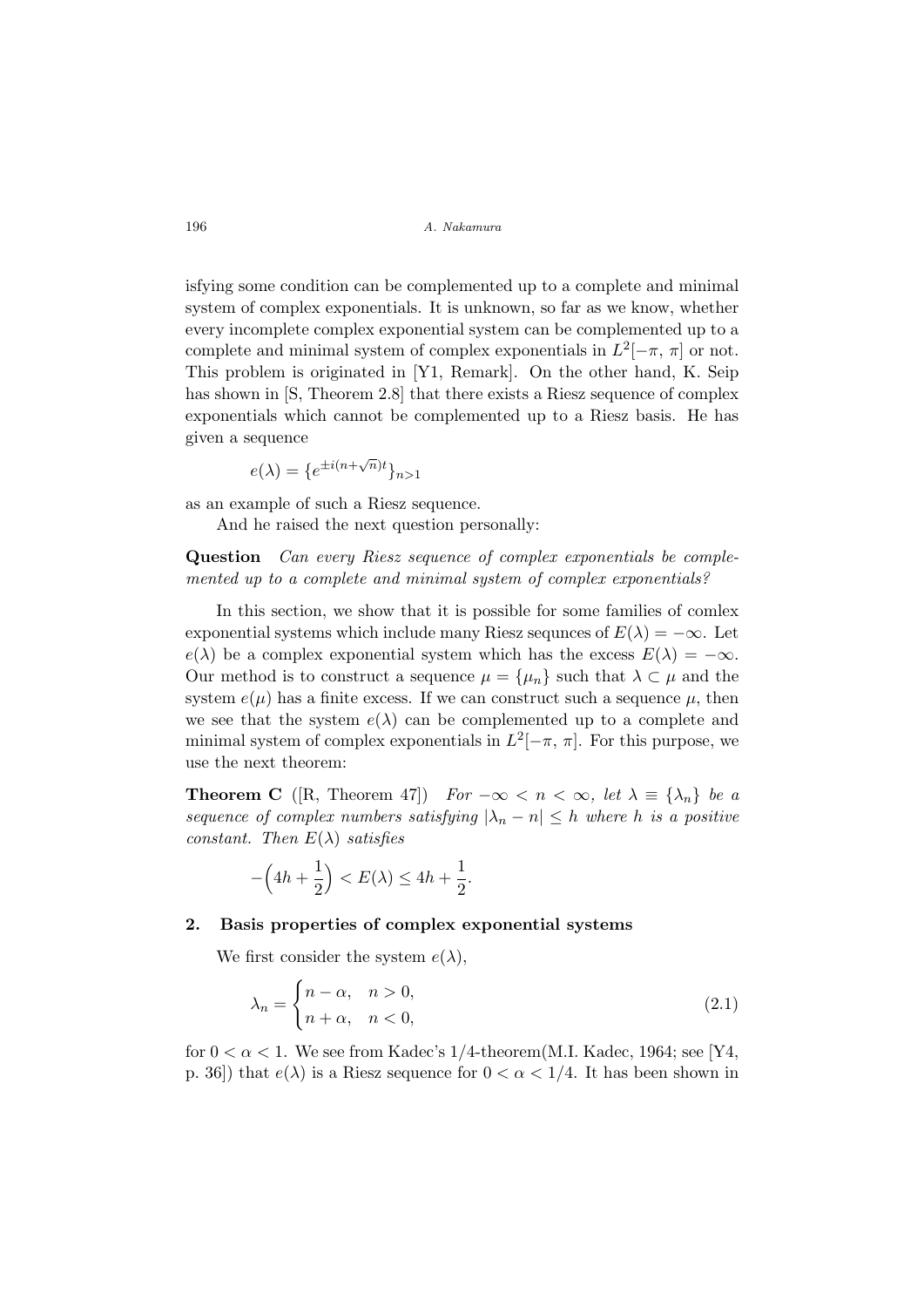[Y2, Theorem 2] that  $e(\lambda)$  is not a basis for  $L^2[-\pi, \pi]$  for  $\alpha = 1/4$ . Besides, it has been also known that  $e(\lambda)$  is a Riesz basis for  $L^2[-\pi, \pi]$  for  $1/4 <$  $\alpha$  < 3/4 by using the isometric isomorphism

$$
\phi(t) \longmapsto e^{it/2}\phi(t)
$$

on  $L^2[-\pi, \pi]$  and Kadec's 1/4-theorem.

**Proposition 2.1** Let  $\lambda = {\lambda_n}$  be a sequence given by (2.1).

- (i) Let  $\alpha = 3/4$ . If we remove any element  $\lambda_{n_0}$  in  $\lambda$ , then  $e(\lambda')$  for  $\lambda' =$  $\lambda - \{\lambda_{n_0}\}\$ is complete and minimal, but it is not a basis for  $L^2[-\pi, \pi]$ ;
- (ii)  $e(\lambda')$  of (i) is a Riesz basis for  $L^2[-\pi, \pi]$  for  $3/4 < \alpha < 1$ .

*Proof.* We see that  $e(\lambda')$  is complete and minimal by [N, Theorem 1.1]. But if we write

$$
n - \frac{3}{4} = (n - 1) + \frac{1}{4}, \quad -n + \frac{3}{4} = -(n - 1) - \frac{1}{4}
$$

for  $n \geq 1$ , then we see that  $e(\lambda')$  is not a basis for  $L^2[-\pi, \pi]$  because  $e(\mu)$ , where the  $\mu_n$  are given by (1.2), is not a basis. This prove (i).

Now if we write

$$
n - \alpha = (n - 1) + (1 - \alpha), \quad -n + \alpha = -(n - 1) - (1 - \alpha)
$$

for  $n \geq 1$ , then (ii) is trivial by Kadec's 1/4-theorem.

Next we consider the system  $e(\mu)$ ,

$$
\mu_n = \begin{cases} n+\alpha, & n>0, \\ 0, & n=0, \\ n-\alpha, & n<0, \end{cases} \tag{2.2}
$$

for  $0 < \alpha < 1$ .

It has already been known by Kadec's  $1/4$ -theorem that  $e(\mu)$  is a Riesz basis for  $0 < \alpha < 1/4$ . It has also been shown in [Y3, Theorem 2] that  $e(\mu)$ is not a basis for  $L^2[-\pi, \pi]$  for  $\alpha = 1/4$ .

**Proposition 2.2** Let  $\mu = {\mu_n}$  be a sequence given by (2.2).

- (i)  $e(\mu)$  is not a basic sequence for  $\alpha = 3/4$ ;
- (ii)  $e(\mu)$  is a Riesz sequence for  $1/4 < \alpha < 3/4$  or  $3/4 < \alpha < 1$ .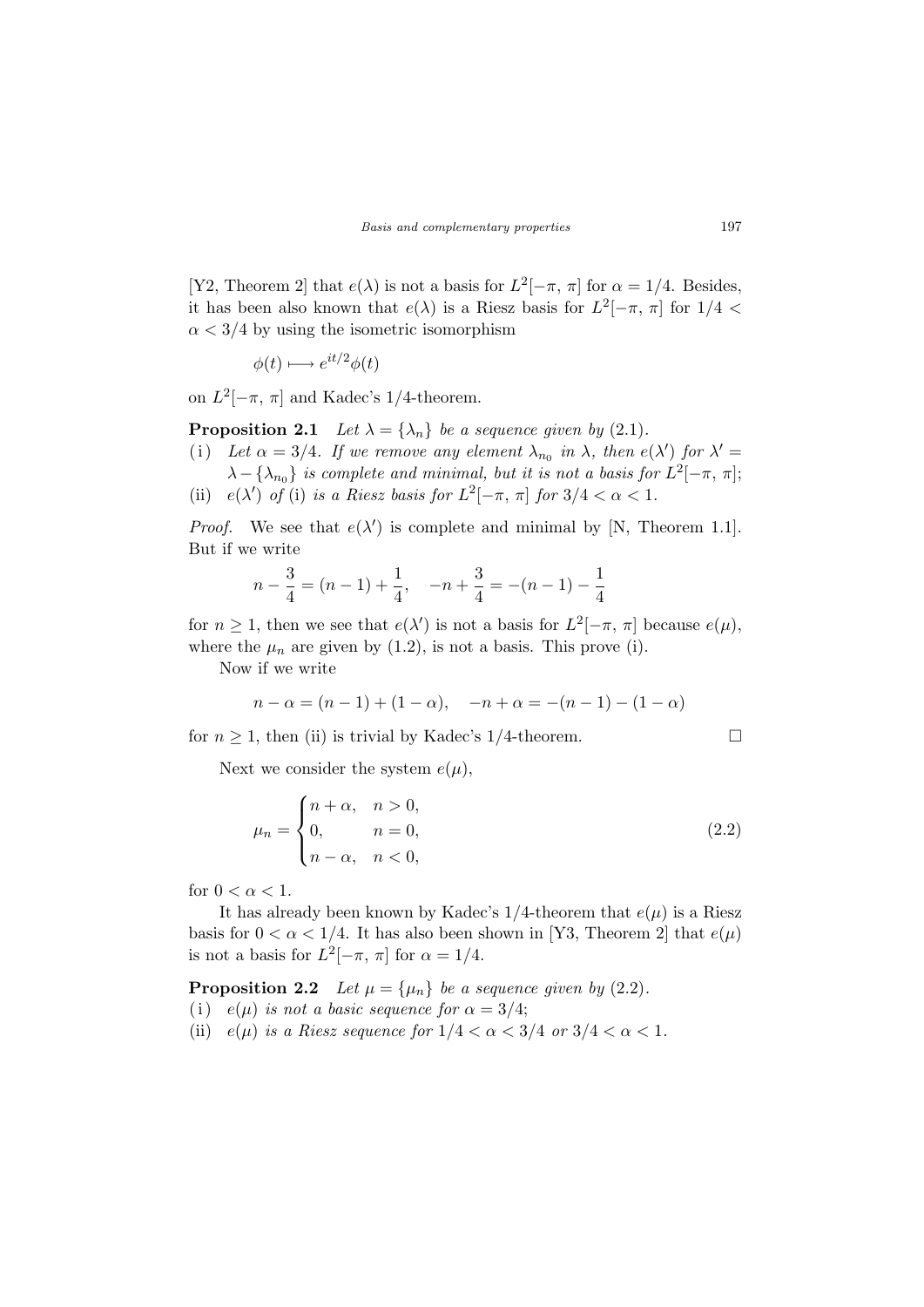Proof. If we write

$$
n + \frac{3}{4} = (n+1) - \frac{1}{4}, \quad -n - \frac{3}{4} = -(n+1) + \frac{1}{4}
$$

for  $n \geq 1$ , then (i) is an immediate consequence from the fact that  $e(\lambda)$ , where the  $\lambda_n$  are given by (1.1), is not a basis for  $L^2[-\pi, \pi]$ . Next we write

$$
n + \alpha = (n + 1) - (1 - \alpha), \quad -n - \alpha = -(n + 1) + (1 - \alpha) \quad (2.3)
$$

for  $n \geq 1$ . We see that  $e(\mu)$  is a Riesz sequence from (2.3) and the known result which  $e(\lambda)$  given by (2.1) is a Riesz basis for  $1/4 < \alpha < 3/4$ . Moreover, it is a Riesz sequence by (2.3) and Kadec's 1/4-theorem for  $3/4 < \alpha <$ 1.  $\Box$ 

From the above results, we have obtained the following results:

**Corollary 2.1** Let  $e(\gamma)$  be a system given by (2.1) or (2.2), then  $e(\gamma)$  is either a Riesz sequence or not a basic sequence in  $L^2[-\pi, \pi]$ .

Now we next consider the system  $e(\lambda)$ ,

$$
\lambda_n = \begin{cases} n - \alpha_n, & n > 0, \\ n + \alpha_n, & n < 0, \end{cases} \tag{2.4}
$$

for  $0 < \alpha_n < 1$ . The cases of  $\sup_n \alpha_n < 1/4$  and  $1/4 < \inf_n \alpha_n \leq \sup_n \alpha_n <$  $3/4$ ,  $3/4 < \inf_n \alpha_n$  are trivial by Kadec's 1/4-theorem, and so we deal with the case which the numbers  $\alpha_n$  behave the neighborhood of 1/4 or 3/4.

**Theorem 2.1** Let  $\alpha_n = 3/4 + \varepsilon_n$  or  $\alpha_n = 1/4 + \varepsilon_n$ . Then we obtain the following results for  $e(\lambda)$  given by (2.4):

(1) If  $\varepsilon_n \to 0$  as  $n \to \pm \infty$ , then  $e(\lambda)$  is not a Riesz basis for  $L^2[-\pi, \pi]$ .

(1)  $I_j \varepsilon_n \to 0$  as  $n \to \pm \infty$ , then  $e(\lambda)$  is not a hasis for  $L^2[-\pi, \pi]$ .<br>
(2) Furthermore, if  $\sum_n |\varepsilon_n| < \infty$ , then  $e(\lambda)$  is not a basis for  $L^2[-\pi, \pi]$ .

*Proof.* First we consider the case of  $\alpha_n = 3/4 + \varepsilon_n$  in (2.4). Then

$$
\lambda_n = \begin{cases} n - \frac{3}{4} - \varepsilon_n, & n > 0, \\ n + \frac{3}{4} + \varepsilon_n, & n < 0. \end{cases}
$$

Now, if we take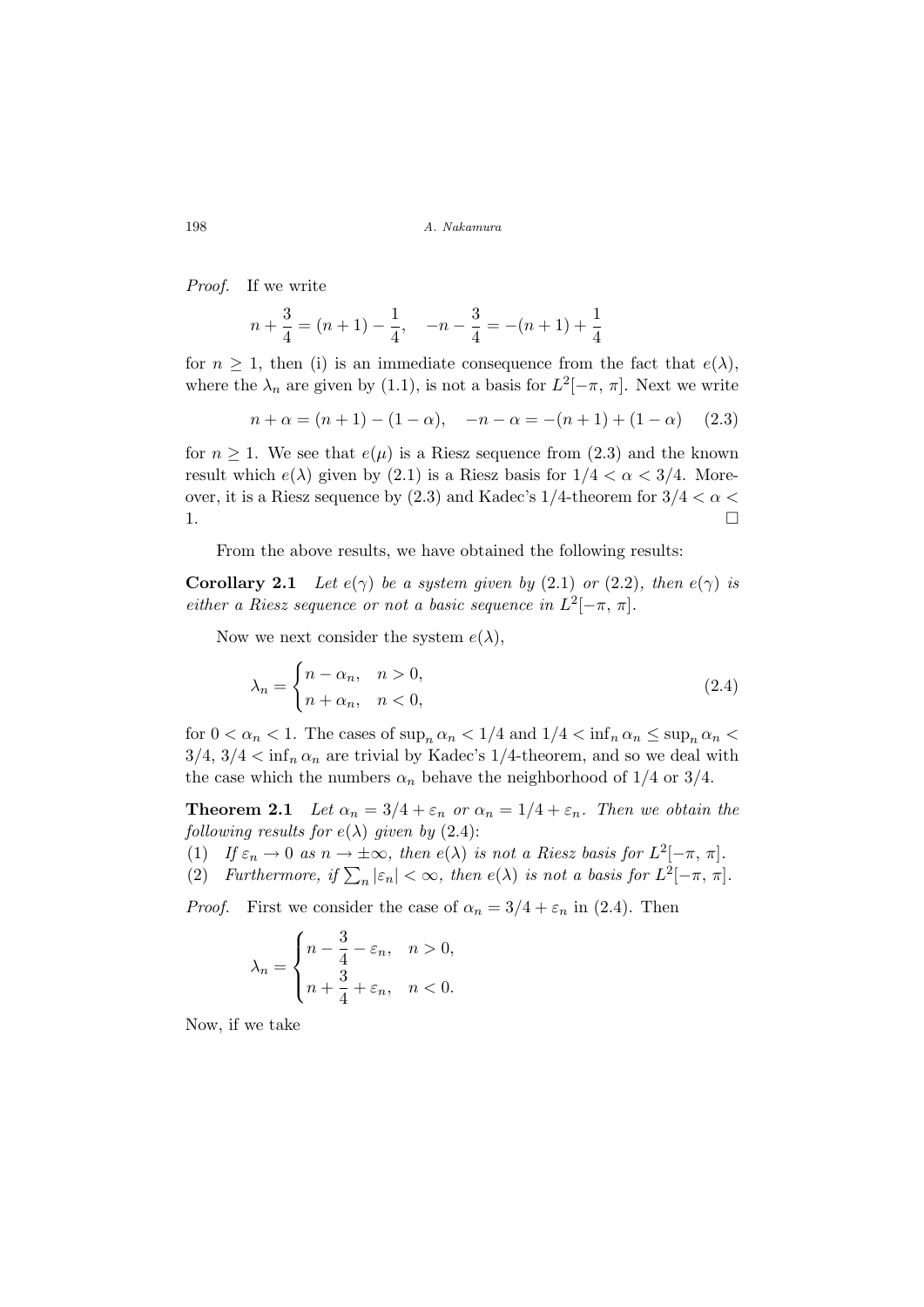$$
\gamma_n = \begin{cases} n - \frac{3}{4}, & n > 0, \\ n + \frac{3}{4}, & n < 0, \end{cases}
$$

 $e(\gamma)$  is not a basis for  $L^2[-\pi, \pi]$  by (i) of Proposition 2.1.

We suppose  $\varepsilon_n \to 0$  as  $n \to \pm \infty$ . We refer to [RY, p. 107, Corollary] about the next arguement. If  $e(\lambda)$  is a Riesz basis for  $L^2[-\pi, \pi]$ , then there exists a positive constant  $L$  by Theorem A such that if

 $|\lambda_n - \delta_n| \leq L$  for  $\forall n$ ,

 $e(\delta)$  is also a Riesz basis for  $L^2[-\pi, \pi]$ . By the hypothesis, we can choose a positive integer  $n_0$  such that

$$
|\lambda_n - \gamma_n| = |\varepsilon_n| \le L \text{ for } \forall |n| \ge n_0.
$$

Hence,

$$
\{e^{i\lambda_nt}\}_{|n|
$$

is a Riesz basis for  $L^2[-\pi, \pi]$ . Consequently, by Corollary 1.1,  $e(\gamma)$  is also a Riesz basis for  $L^2[-\pi, \pi]$ . This contradicts, hence  $e(\lambda)$  is not a Riesz basis for  $L^2[-\pi, \pi]$ .

Next we suppose  $\sum_{n} |\varepsilon_{n}| < \infty$ . If  $e(\lambda)$  is a basis for  $L^{2}[-\pi, \pi]$ , then  $e(\gamma)$  is also a basis for  $L^2[-\pi, \pi]$  by Theorem B. This contradicts, hence  $e(\lambda)$  is not a basis.

Second we consider the case of  $\alpha_n = 1/4 + \varepsilon_n$  in (2.4). Then

$$
\lambda_n = \begin{cases} n - \frac{1}{4} - \varepsilon_n, & n > 0, \\ n + \frac{1}{4} + \varepsilon_n, & n < 0. \end{cases}
$$

We suppose that  $e(\lambda)$  is a Riesz basis for  $L^2[-\pi, \pi]$ . Considering the isometiric isomorphism

$$
\phi(t) \longmapsto e^{it/2}\phi(t),
$$

it follows that  $e(\lambda^{(1)})$  is also a Riesz basis for  $L^2[-\pi, \pi]$ , where

$$
\lambda_n^{(1)}=\begin{cases}n+\dfrac{1}{4}-\varepsilon_n, & n>0,\\ n+\dfrac{3}{4}+\varepsilon_n, & n<0.\end{cases}
$$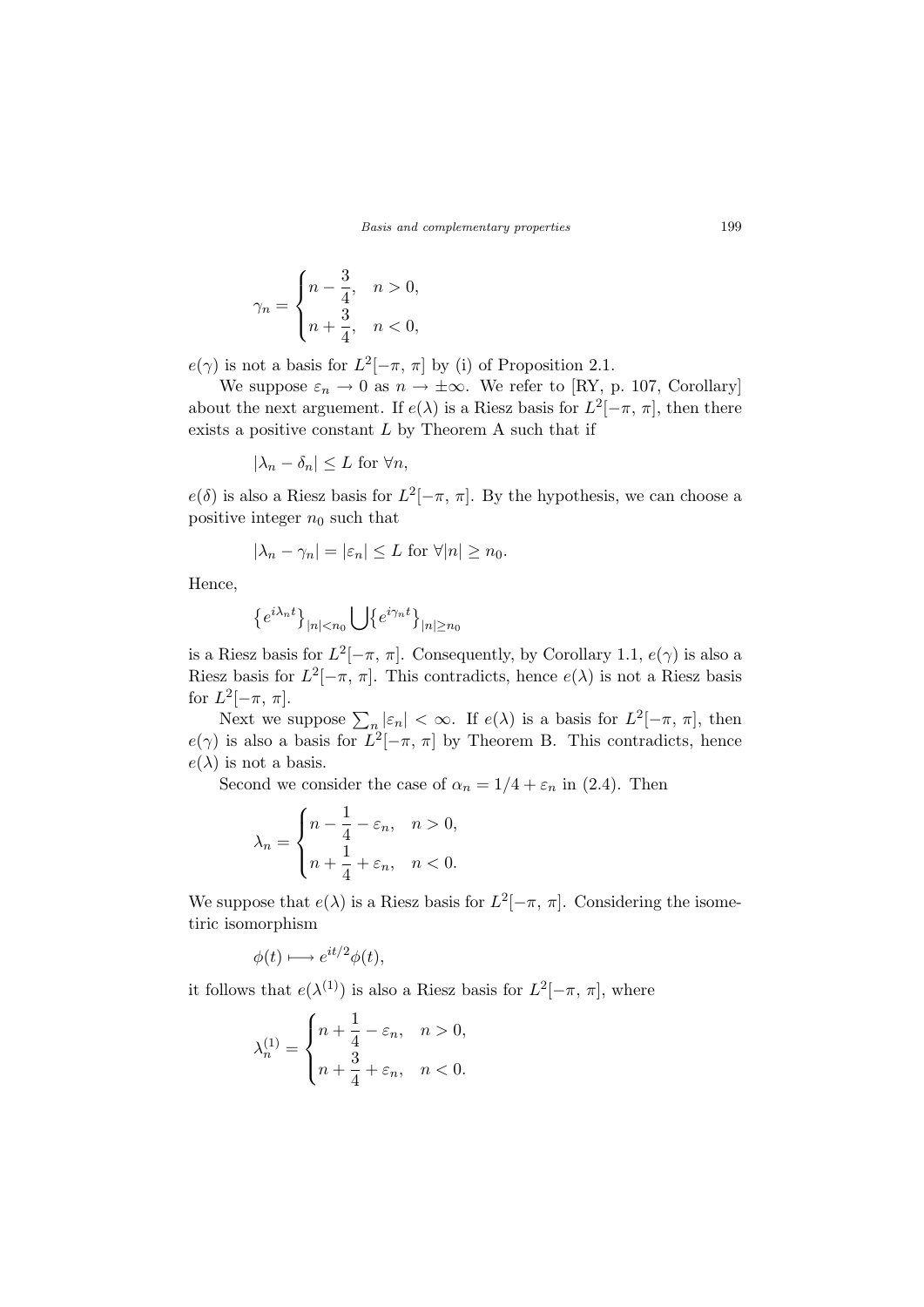Moreover, we rewrite

$$
\lambda_n^{(1)} = (n+1) - \frac{1}{4} + \varepsilon_n, \quad n < 0,
$$

and if we substitute 0 for  $\lambda_{-1}^{(1)}$  $\binom{11}{-1}$ , we see that  $e(\lambda^{(2)})$  is also a Riesz basis for  $L^2[-\pi, \pi]$ , where

$$
\lambda_n^{(2)}=\begin{cases} n+\frac{1}{4}-\varepsilon_n, & n>0,\\ 0, & n=0,\\ n-\frac{1}{4}+\varepsilon_{n-1}, & n<0,\end{cases}
$$

by Corollary 1.1. By the way, we know that  $e(\mu)$  is not a basis for the sequence  $\{\mu_n\}$  given by (1.2). Following the arguement of the proof of the case  $\alpha_n = 3/4 + \varepsilon_n$  if  $\varepsilon_n \to 0$  as  $n \to \pm \infty$ , we see  $e(\mu)$  is a Riesz basis for  $L^2[-\pi, \pi]$ . This contradicts, hence  $e(\lambda)$  is not a Riesz basis for  $L^2[-\pi, \pi]$ .  $L$  [-n, n]. This contradicts, hence  $e(\lambda)$  is not a ruesz basis for  $L$  [-n, n].<br>Next we suppose  $\sum_n |\varepsilon_n| < \infty$ . If  $e(\lambda)$  is a basis, then  $e(\lambda^{(2)})$  is also a basis. Now, by the same arguement as the one used in the case  $\alpha_n = 3/4 + \varepsilon_n$ , it follows that  $e(\mu)$  is also a basis. This contradicts too, hence  $e(\lambda)$  is not a basis.  $\Box$ 

### 3. Some problems

From the examination until now, we have some problems. We suppose that

$$
\varepsilon_n \to 0
$$
 as  $n \to \pm \infty$  and  $\sum_n |\varepsilon_n| = \infty$ 

for  $\alpha_n = 3/4 + \varepsilon_n$  in (2.4). Then, we have some questions, i.e., does  $e(\lambda)$ become a basis for  $L^2[-\pi, \pi]$  or a basic sequence?

We write

$$
\lambda_n = \begin{cases} n - \alpha_n = (n - 1) + \frac{1}{4} - \varepsilon_n, & n > 0, \\ n + \alpha_n = (n + 1) - \frac{1}{4} + \varepsilon_n, & n < 0. \end{cases}
$$

And let  $\lambda' = {\lambda'_n}$ ,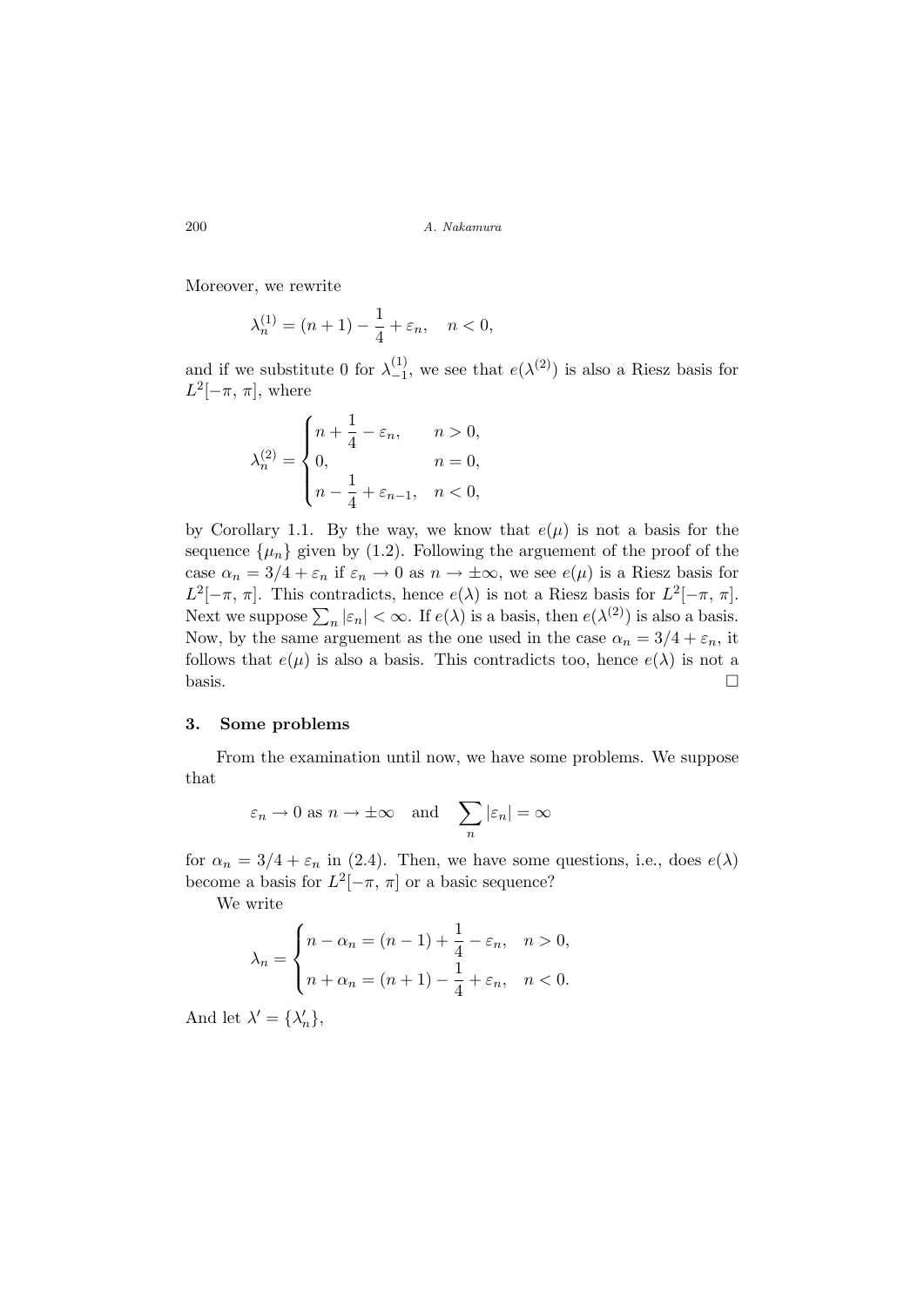Basis and complementary properties 201

$$
\lambda'_n = \begin{cases}\nn + \frac{1}{4} - \varepsilon_n, & n > 0, \\
0, & n = 0, \\
-\lambda'_{-n}, & n < 0,\n\end{cases} \tag{3.1}
$$

then, we have  $E(\lambda - \{\lambda_1\}) = E(\lambda')$  and the basis property of  $e(\lambda - \{\lambda_1\})$ is same as the one of  $e(\lambda')$  by Corollary 1.1.

1. The case that  $e(\lambda')$  is complete.

As

$$
E(\lambda - \{\lambda_1\}) = E(\lambda') \ge 0,
$$

we have  $E(\lambda) \geq 1$ , hence  $e(\lambda)$  is not a basis for  $L^2[-\pi, \pi]$ . This can happen if

$$
\sum_{n} \frac{|\varepsilon_n|}{|n|+1} < \infty \tag{3.2}
$$

by [R, p. 45].

2. The case that  $e(\lambda')$  is not complete. Redheffer and Young have given the next example of the sequence  $\{\varepsilon_n\}$ which does not satisfy (3.2):

**Theorem D** (see [RY, Theorem 3]) Let

$$
\mu_n = \begin{cases}\n0, & n = 0, \\
1, & n = 1, \\
n + \frac{1}{4} + \frac{\beta}{\log n}, & n \ge 2 \\
-\mu_{-n}, & n < 0,\n\end{cases}
$$
\n(3.3)

then  $e(\mu)$  is complete in  $L^2[-\pi, \pi]$  if  $0 \le \beta \le 1/4$  and not if  $\beta > 1/4$ .

More precisely, by [R, Theorem 47] and [FNR], we have  $E(\mu) = 0$  for  $0 \leq \beta \leq 1/4$  and  $E(\mu) = -1$  for  $\beta > 1/4$ .

Problem 3.1 We raise the next problems:

- (i) Is the system  $e(\mu)$  in Theorem D basis for  $0 < \beta \leq 1/4$ ?
- (ii) Is the system  $e(\mu)$  in Theorem D basic sequence for  $\beta > 1/4$ ?

Moreover we have the problem which is equivalent to the above problem (ii):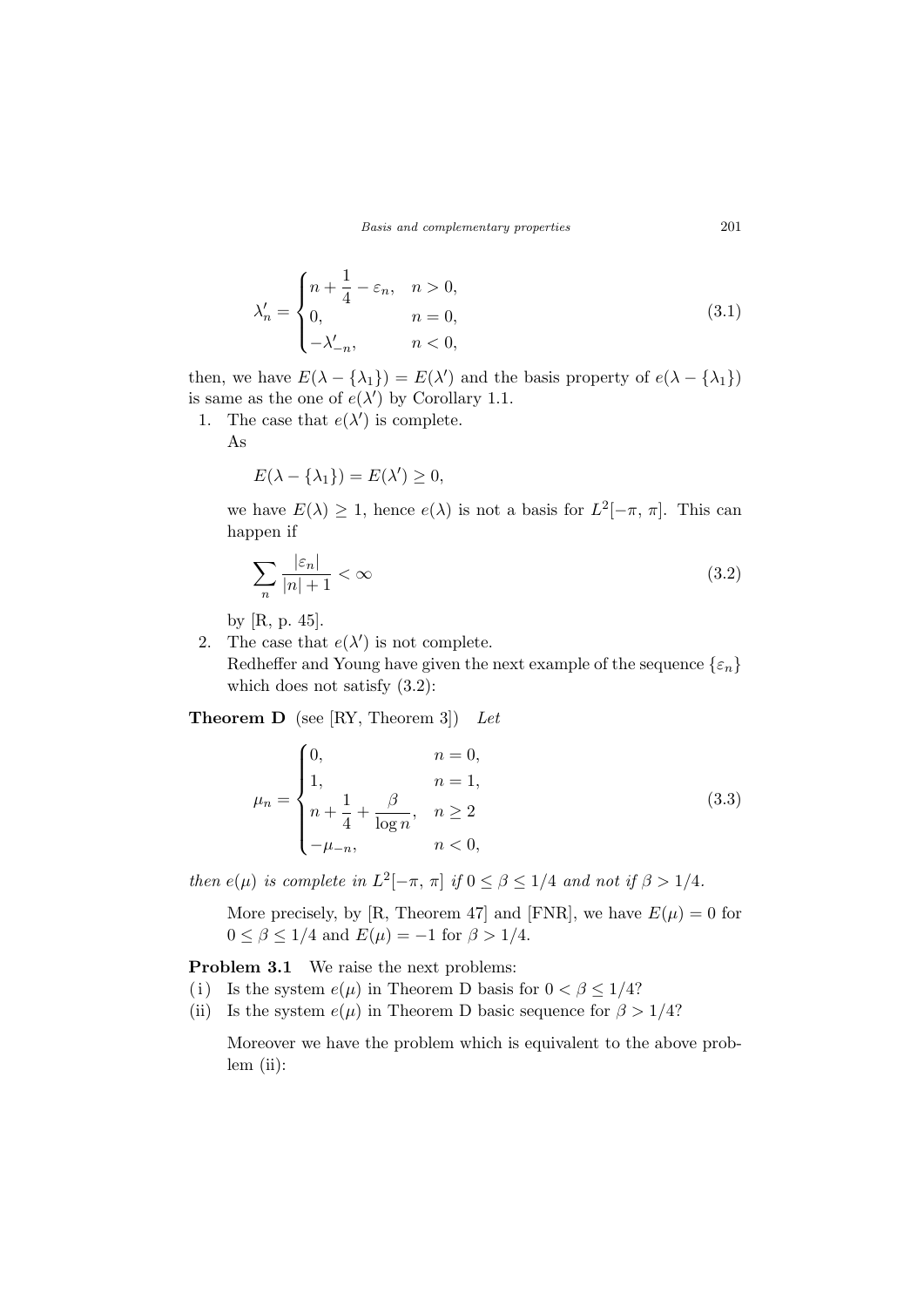Let  $\gamma_1 = \frac{1}{4}$  $\frac{1}{4}$ ,  $\gamma_{-1} = -\gamma_1$ 

and

$$
\gamma_n = \begin{cases} n - \frac{3}{4} + \frac{\beta}{\log n}, & n \ge 2, \\ -\gamma_{-n}, & n \le -2, \end{cases}
$$

then is the system  $e(\gamma)$  basis for  $L^2[-\pi, \pi]$  for  $\beta > 1/4$ ?

In (3.3), if we replace " $n + 1/4$ " with " $n + 1/4 - \varepsilon$ ", where  $\varepsilon$  is any small positive number, then the above problems are trivial by Kadec's 1/4 theorem.

#### 4. Complements of complex exponential systems

In this section, we show that every incomplete complex exponential system satisfying some condition can be complemented up to a complete and minimal system of complex exponentials in  $L^2[-\pi, \pi]$ . We have the following result.

**Theorem 4.1** Let  $\{\delta_n\}$  be a real sequence such that

 $1 \leq \delta_1, \quad \delta_n \leq \delta_{n+1}$ 

and

$$
\lim_{n \to \infty} \delta_n = \infty.
$$

If  $\lambda \equiv {\lambda_n}$  is a sequence where

$$
\lambda_0 = 0, \lambda_n = n + \delta_n, \lambda_{-n} = -\lambda_n \ (n = 1, 2, \ldots),
$$

then the system  $e(\lambda) \equiv \{e^{i\lambda_n t}\}\$  has the excess  $E(\lambda) = -\infty$  in  $L^2[-\pi, \pi]$  and  $e(\lambda)$  can be complemented up to a complete and minimal system of complex exponentials in  $L^2[-\pi, \pi]$ .

*Proof.* We may choose  $\mu = {\mu_n}$  such that  $\lambda \subset \mu$  and  $e(\mu) \equiv \{e^{i\mu_n t}\}\$ is complete and it has a finite excess in  $L^2[-\pi, \pi]$ .

Firstly, we choose a positive integer  $k_1$  such that

$$
k_1 \leq \delta_1 < k_1 + 1.
$$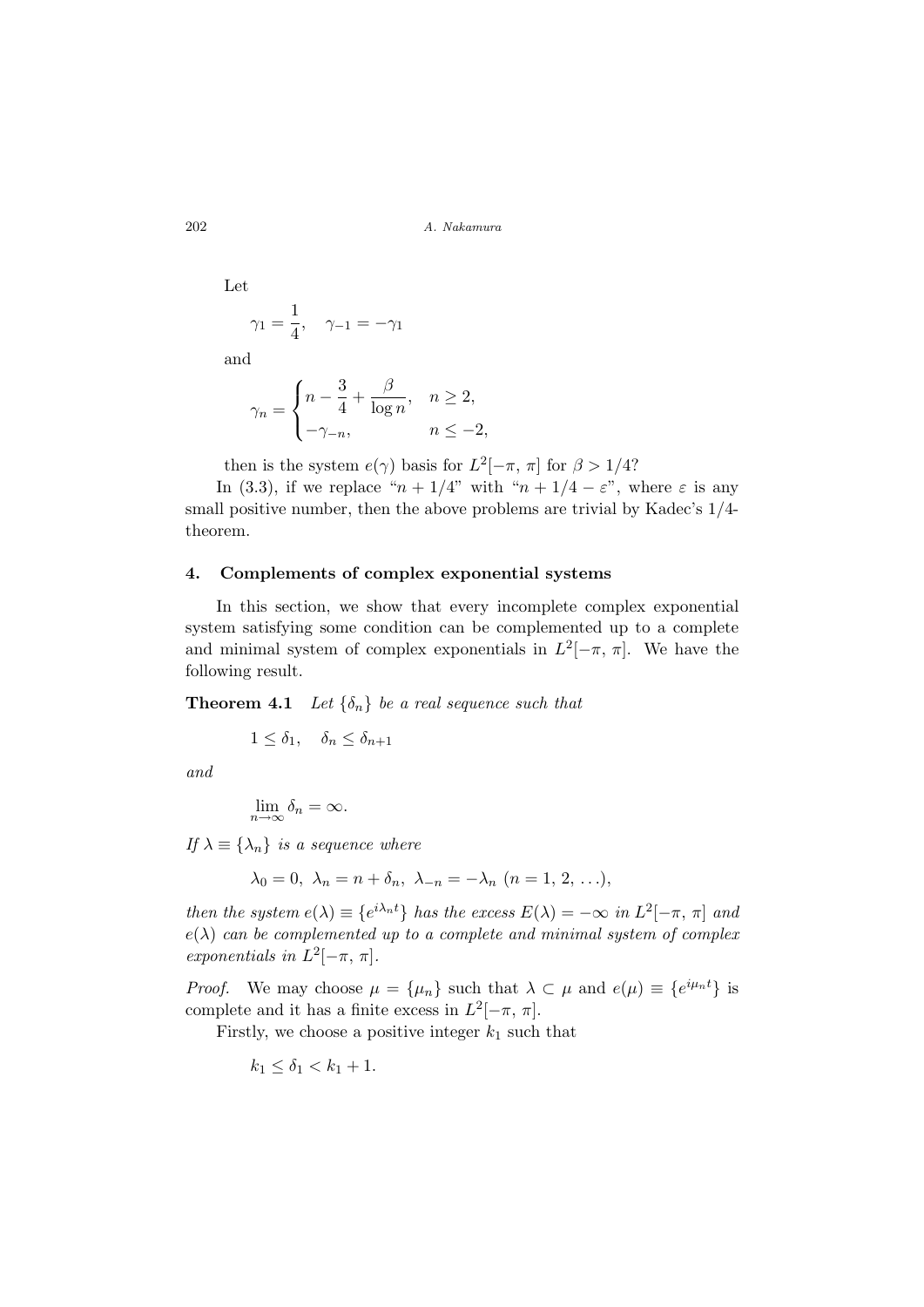Then we take

$$
\mu_0=0, \, \mu_1=1, \, \ldots, \, \mu_{k_1+1}=k_1+1.
$$

Moreover, we define

$$
\mu_{k_1+2} = \begin{cases} k_1 + 2, & \delta_1 = k_1, \\ \lambda_1, & \delta_1 \neq k_1. \end{cases}
$$

Generally we choose a positive integer  $k_j$  for  $j \geq 2$  such that

$$
k_j \le \delta_j < k_j + 1.
$$
\nIf  $k_j = k_{j-1} + \ell \ (1 \le \ell \le k_j - k_{j-1}),$  we take

\n
$$
\mu_{k_j + j} = k_j + j
$$
\n
$$
\mu_{k_j + (j-1)} = k_j + (j-1)
$$
\n
$$
\vdots
$$
\n
$$
\mu_{k_j + (j+1-\ell)} = k_j + (j+1-\ell),
$$

and

$$
\mu_{k_j+(j+1)} = \begin{cases} k_j + (j+1), & \delta_j = k_j, \\ \lambda_j, & \delta_j \neq k_j. \end{cases}
$$

Next if  $k_{j-1} = k_j$ , we take

$$
\mu_{k_j + (j+1)} = \mu_{k_{j-1} + (j+1)} = \begin{cases} k_j + (j+1), & \delta_j = k_j, \\ \lambda_j, & \delta_j \neq k_j. \end{cases}
$$

Finally let  $\mu_{-n} = -\mu_n$ . Thus we choose the sequence  $\mu = {\mu_n}$ .

For  $t > 1$ , we denote by  $n(t)$  and  $n_1(t)$  the number of integers n inside the interval  $|x| \leq t$  and the number of points  $\mu_n$  inside the interval  $|x| \leq t$ , respectively. From the definition of the sequence  $\{\mu_n\}$ , we have

 $n_1(t) \geq n(t)$ ,

and hence, we see by [Y4, pp. 99∼100, Theorem 3, 4] that  $e(\mu)$  is complete in  $L^2[-\pi, \pi]$ , i.e.  $E(\mu) \ge 0$ . Besides, since  $k_j \le \delta_j < k_j + 1$ ,  $\lambda_j = j + \delta_j$ , we have

$$
k_j + j \leq \lambda_j < k_j + (j+1).
$$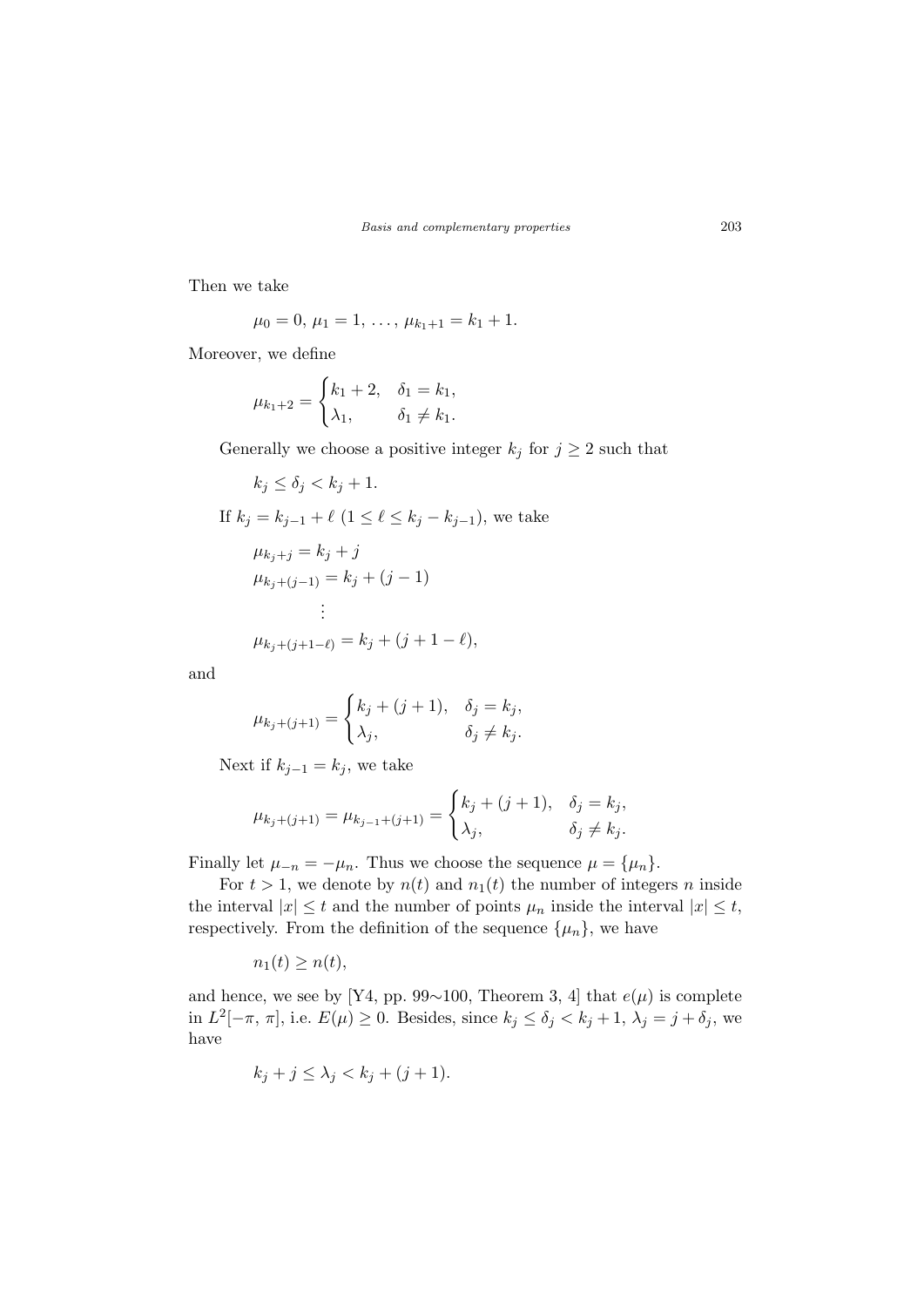Therefore we see that

 $n-1 \leq \mu_n \leq n$  for  $\forall n \geq 1$ 

hold. Since  $\mu_{-n} = -\mu_n$ , the inequalities

 $|\mu_n - n| \leq 1$  for  $\forall n$ 

hold. Applying Theorem C, we conclude that

 $E(\mu) \leq 4$ ,

consequently

$$
0 \le E(\mu) \le 4.
$$

Hence we can reduce  $e(\mu)$  to a complete and minimal system. Thus  $e(\lambda)$  has the excess  $E(\lambda) = -\infty$  in  $L^2[-\pi, \pi]$  and it can be complemented up to a complete and minimal system of complex exponentials in  $L^2[-\pi, \pi]$ .  $\Box$ 

**Remark 4.1** The author does not know whether the system  $e(\lambda)$  in Theorem 4.1 is always a Riesz sequence or not. But some examples of Riesz sequences for  $L^2[-\pi, \pi]$  seen so far satisfiy the condition in Theorem 4.1 as shown by the examples in the next section.

#### 5. Examples and remark

The first example is given in [S, Theorem 2.8] as an example of a Riesz sequence of complex exponentials which it cannot be complemented up to a Riesz basis of complex exponentials.

Example 5.1 Let  $\lambda = {\pm (n + \sqrt{n})}_{n>1}$  and  $e(\lambda) \equiv {e^{\pm i(n + \sqrt{n})t}}_{n>1}$ .

If we take  $\delta_n = \sqrt{n}$  in Theorem 4.1, then we see that the system  $e(\lambda)$ can be complemented up to a complete and minimal system of complex exponentials in  $L^2[-\pi, \pi]$ .

Next we deal with the next example. We may refer to [Y4, p. 136, Theorem 5 and p. 138, Theorem 6].

**Example 5.2** Let  $\lambda = {\lambda_n}$  be a sequence of real numbers such that

$$
\lambda_{n+1} - \lambda_n \ge \gamma > 1 \ (n = 0, 1, 2, \ldots),
$$
  

$$
\lambda_{-n} = -\lambda_n \ (n = 0, 1, 2, \ldots).
$$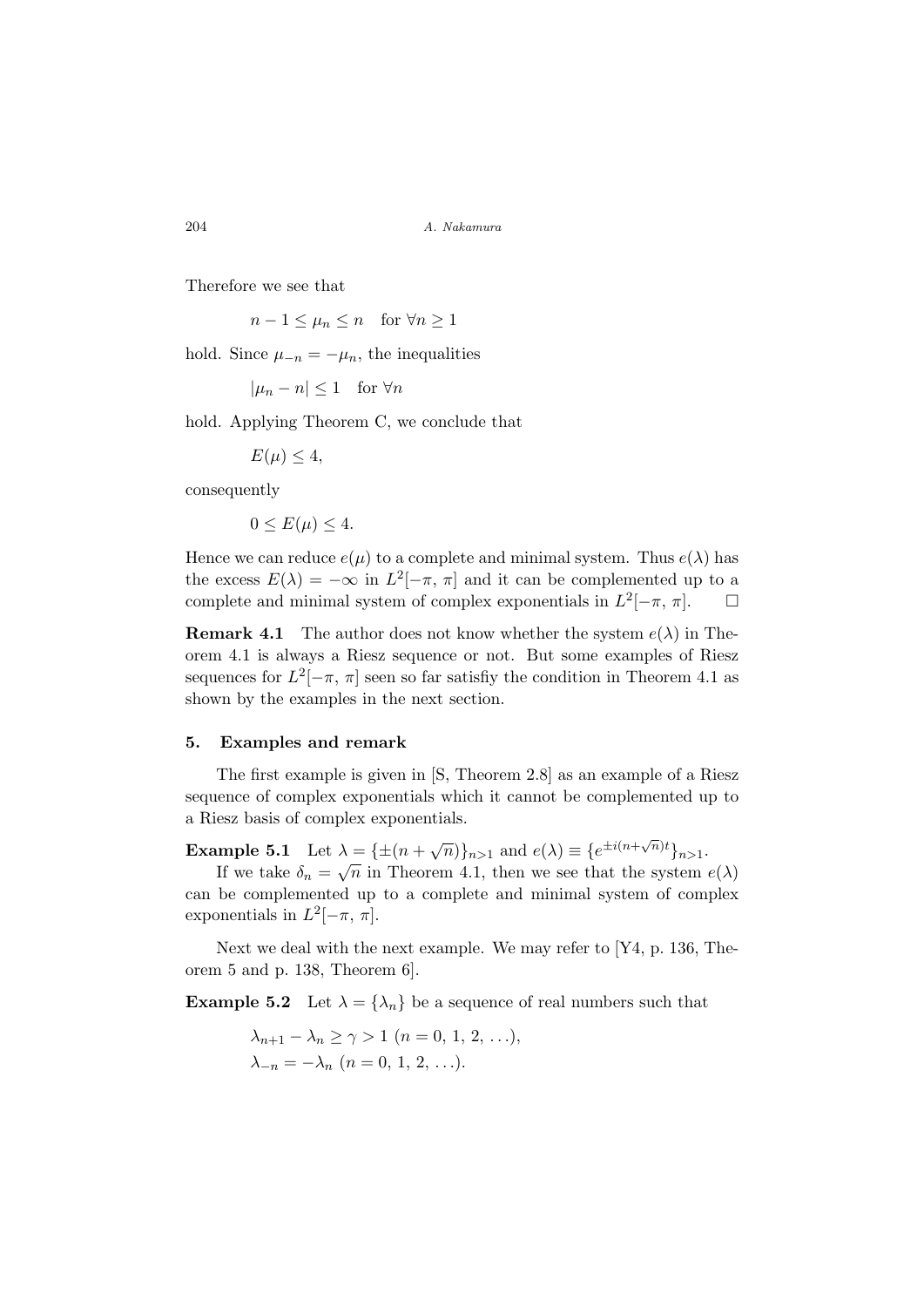Then  $e(\lambda) \equiv \{e^{i\lambda_n t}\}\$ is a Riesz sequence which has the excess  $E(\lambda) = -\infty$ in  $L^2[-\pi, \pi]$ . Now we can write

$$
\lambda_{n+1} - \lambda_n = 1 + \varepsilon_n, \quad \varepsilon_n \ge \varepsilon > 0 \ (n = 0, 1, 2, \ldots).
$$

So we have

$$
\lambda_n = n + \sum_{k=0}^{n-1} \varepsilon_k, \quad n \ge 1.
$$

If we take

$$
\delta_n = \sum_{k=0}^{n-1} \varepsilon_k, \quad n \ge 1,
$$

there exists a positive integer  $n_0$  such that  $\delta_{n_0} \geq 1$ . We see by Theorem 4.1 that  $e(\lambda') \equiv \{e^{i\lambda_n t}\}_{|n| \ge n_0}$  can be complemented up to a complete and minimal system of complex exponentials. Consequently, by [L, p. 7, Theorem 6], the system  $e(\lambda)$  can also be complemented up to a complete and minimal system of complex exponentials in  $L^2[-\pi, \pi]$ .

**Remark 5.1** Let  $n^+(r)$  denote the largest number of points from  $\lambda$  to be found in an interval of length of  $r$  (see  $[S, p. 133]$ ) and we define

$$
D^{+}(\lambda) = \lim_{r \to \infty} \frac{n^{+}(r)}{r}.
$$

Then K. Seip has proved in [S, Theorem 2.2] that if  $e(\lambda)$  is a Riesz sequnce, we have  $D^+(\lambda) \leq 1$ . Moreover, he has proved in [S, Theorem 2.4] that if  $\lambda$  satisfies  $D^+(\lambda) < 1$ ,  $e(\lambda)$  can be complemented up to a Riesz basis of complex exponentials in  $L^2[-\pi, \pi]$ . Consequently, the problem is whether every Riesz sequnce  $e(\lambda)$  satisfying  $D^+(\lambda) = 1$  can be complemented up to a complete and minimal system of complex exponentials in  $L^2[-\pi, \pi]$ . If, in Theorem 4.1,

$$
\lim_{n \to \infty} \frac{\delta_n}{n} = 0,
$$

then we obtain  $D^+(\lambda) = 1$ .

Acknowledgment The author thanks Professor Kristian Seip for his suggestions and kindness. Also the author thanks the referee for his useful comments.